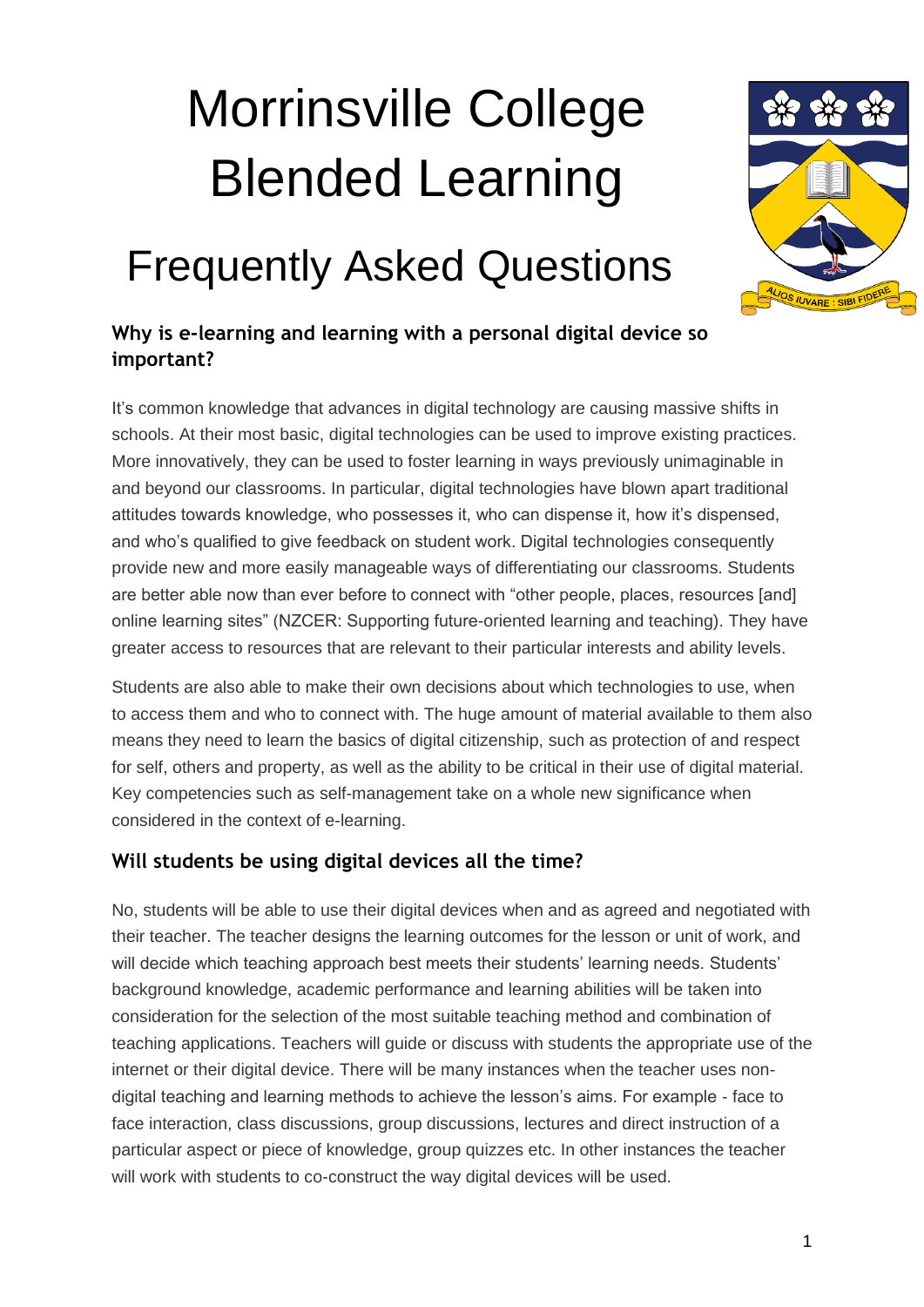"Technology is not meant to replace face-to-face interaction, but to enhance it." While it may be enticing to completely transition to digital creation when mobile devices are introduced into our classrooms, there is immense value in continuing to have students create in the real world. The device may allow for editing, remixing, improving and publishing, but the physical world plays no less of a significant role" (George Couros in his keynote at Leading Future Learning Conference - July 2014)

## **What professional learning have Morrinsville College staff been engaged in to prepare them for a BYOD classroom?**

There have been seven years of professional learning before school on Tuesdays focused on modern teaching and learning practices and all of our teachers have successfully delivered blended learning to all of our junior students since 2019. A large part of those sessions were directed at the use of digital technologies. To support those sessions' staff can book 1-1 sessions with an outside professional to allow them to work on specific parts of upgrading their knowledge and practice.

#### **Who will support students to use their device (eg connect to the network)?**

The first week of school students cover, among other things:

- logging onto network, password
- enabling digital devices on the wireless network
- cyber safety
- familiarisation with Microsoft and Google Applications.

These things and the importance of good digital citizenship will be expanded on within all classes throughout the year. We also have a New Era Technician available on site throughout each school day to assist staff and students.

#### **Is there a danger that the teaching and learning will not be as effective when using these devices?**

World-wide education research indicates that the use of devices can help student learning by:

- creating a supportive learning environment
- encouraging reflective thought and action
- enhancing the relevance of new learning
- facilitating shared learning
- making connections to prior learning and experience
- providing sufficient opportunities to learn.

Students may be more motivated and engaged in learning when using technology. Teachers can better address differentiation and diversity (cultural, language, level of learning) through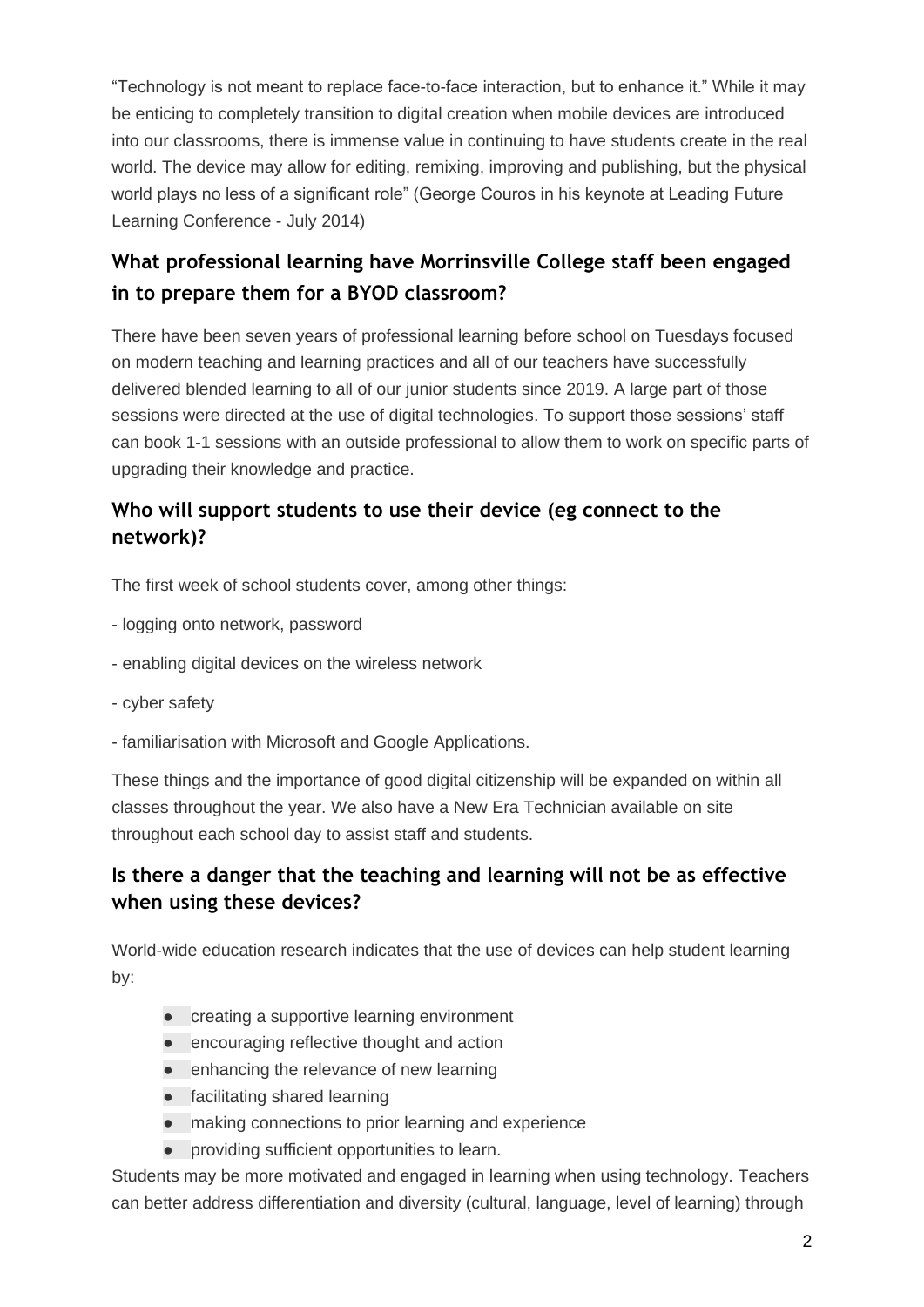personalised learning which in a class of many students is made easier with the use of technology. Technology also enables teachers to help students make learning connections between other students, teachers, whanau, the wider community and the global world. Students can access resources and information anywhere, anytime. Many of our students do this by visiting Classroom Notebook or Google Classroom to review the day's lessons and resources that are posted online by teachers. The devices will not be used all of the time; they will be used when it is relevant and when it helps the students to meet the intended learning outcomes.

#### **Is a Smart Phone okay to use instead of a tablet or laptop?**

Smartphones are not suitable as the main device a student uses. They are useful for communicating with others via Skype, g-mail, FB etc.…, research using various browsers, quick notetaking, creating content using the camera, video, audio, and editing functions, capturing notes, diagrams and homework from the board. Smartphones have limited use for writing comprehensive pieces and higher level editing.

#### **What about NCEA exams, reading skills and writing with pen and paper for 3 hours?**

Students will still write on paper. Many students and staff employ a combination of digital work and conventional note-taking in the completion of a task. In some classes this also includes the use of audio and video to share information and knowledge, for example in recording language activities. However, what is important is the quality of the students' thinking and the use of one-to-one computer devices has shown (especially with boys) to improve the quality of thinking and writing. Students are more likely to review and change their writing and thinking if it is in electronic format. Each year more NZQA examinations are becoming digital, another reason for all our classes to be fully BYOD.

Our professional learning team encourage staff to ensure that there is a balance between on-screen reading and reading from paper-based print. It is important to develop both reading literacies.

#### **Will students stop working with each other collaboratively if they've all got their own device? What about classroom discussions?**

Classroom collaboration and discussion will continue. Many tasks will include co-operative strategies such as group discussion and problem solving that will be completed face-to-face or under the leadership of the teacher. Students will also be collaborating through Google docs when they are working on a group project, mind-mapping, planning, problem solving, editing. This also means that students can carry on collaborating at home, when they are not sitting face to face.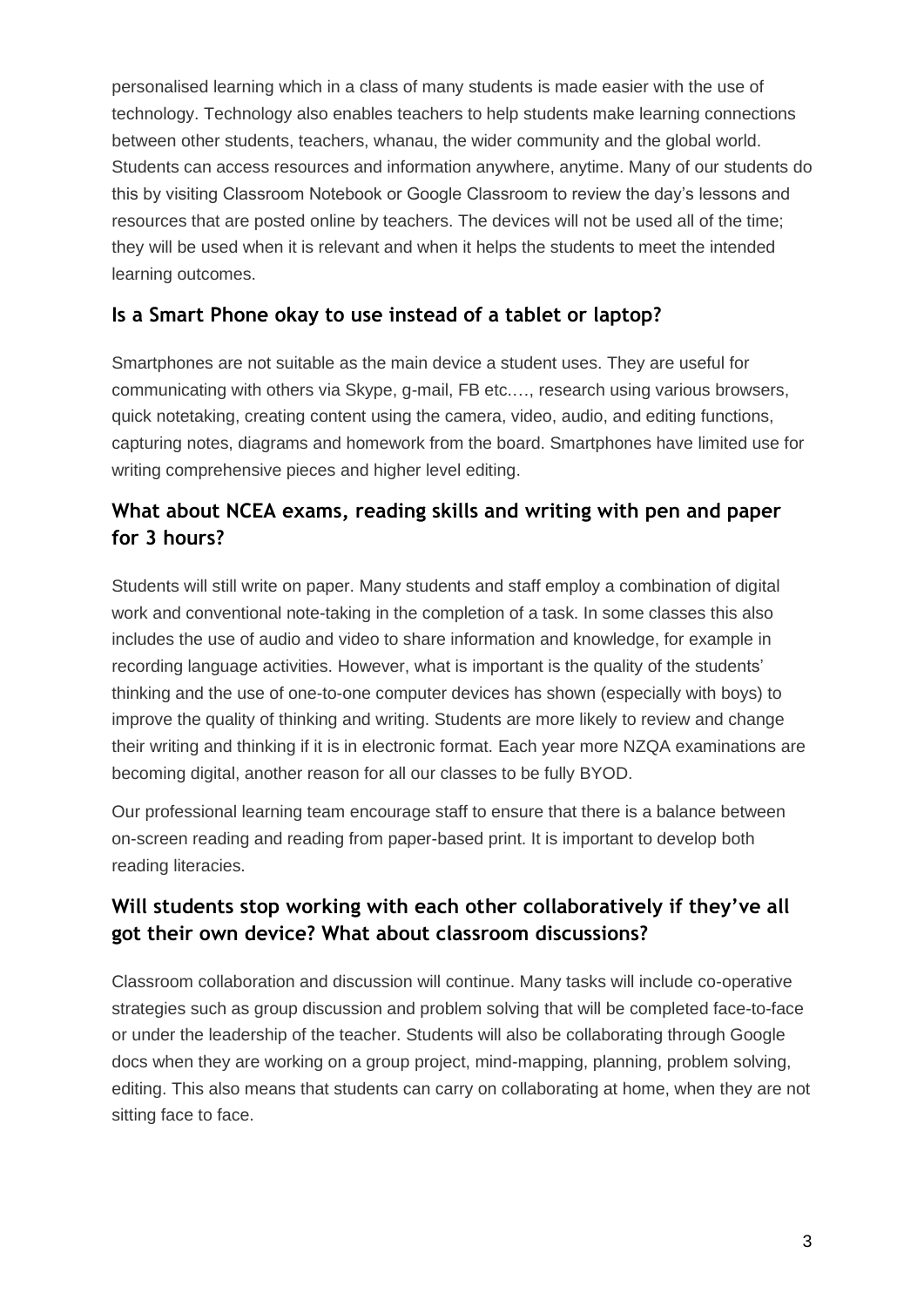#### **Are textbooks still used?**

Absolutely, if the teacher decides that the content of the book is relevant and useful to help them achieve the planned learning outcomes. However, the nature of textbooks may change as many are becoming digitised products.

#### **What about theft, breakage and loss of the device?**

Our experience has been that security and care has not been a major issue. It is suggested that this is because the students own their own device and therefore take greater care of it. We hope that most students would look after their expensive electronic equipment as they do with their mobile phones, sports and musical gear. Student tablets and notebooks are often cheaper than many mobile phones - especially those students using an i-phone or similar smartphone. Most devices are small and light and therefore easy for the student to carry around with them. It is recommended to have insurance on your netbook/laptop in case of loss or theft. In most cases your home contents policy will cover your device but please check to ensure that this is the case.

Portable devices should be protected by a username and password. This should not be disclosed to other students. Portable devices should be stored in a protective bag and care should be taken to ensure that it is with the student at all times, unless it is placed in the cubbyholes provided in the gymnasium or technology workshops. Digital devices should never be left in unsupervised areas during the school day. The security of a student-owned device is the responsibility of the student. Where possible, laptops should be engraved or labeled with the student's name.

#### **What about online safety?**

All students sign a responsible user agreement when enrolling and will be encouraged to be good digital citizens. The school has the capacity to review any usage on-site of people accessing the Wi-Fi network.

Parents and caregivers need to be aware that students who choose to use their own 4G/5G accounts (those on a personal phone and internet plan), or the Wi-Fi in their homes, the local library or similar locations have free unsupervised access to the internet. We advise parents and caregivers to have regular discussions supporting their children to be responsible digital citizens at home and in the community.

#### **What happens if a student uses the digital device inappropriately?**

The student's behaviour will be dealt with in the same way that any other form of inappropriate behaviour at Morrinsville College is dealt with. In extreme cases, and where all other restorative approaches have been exhausted, students may lose access to the Morrinsville College Wi-Fi network and/or face serious disciplinary consequences.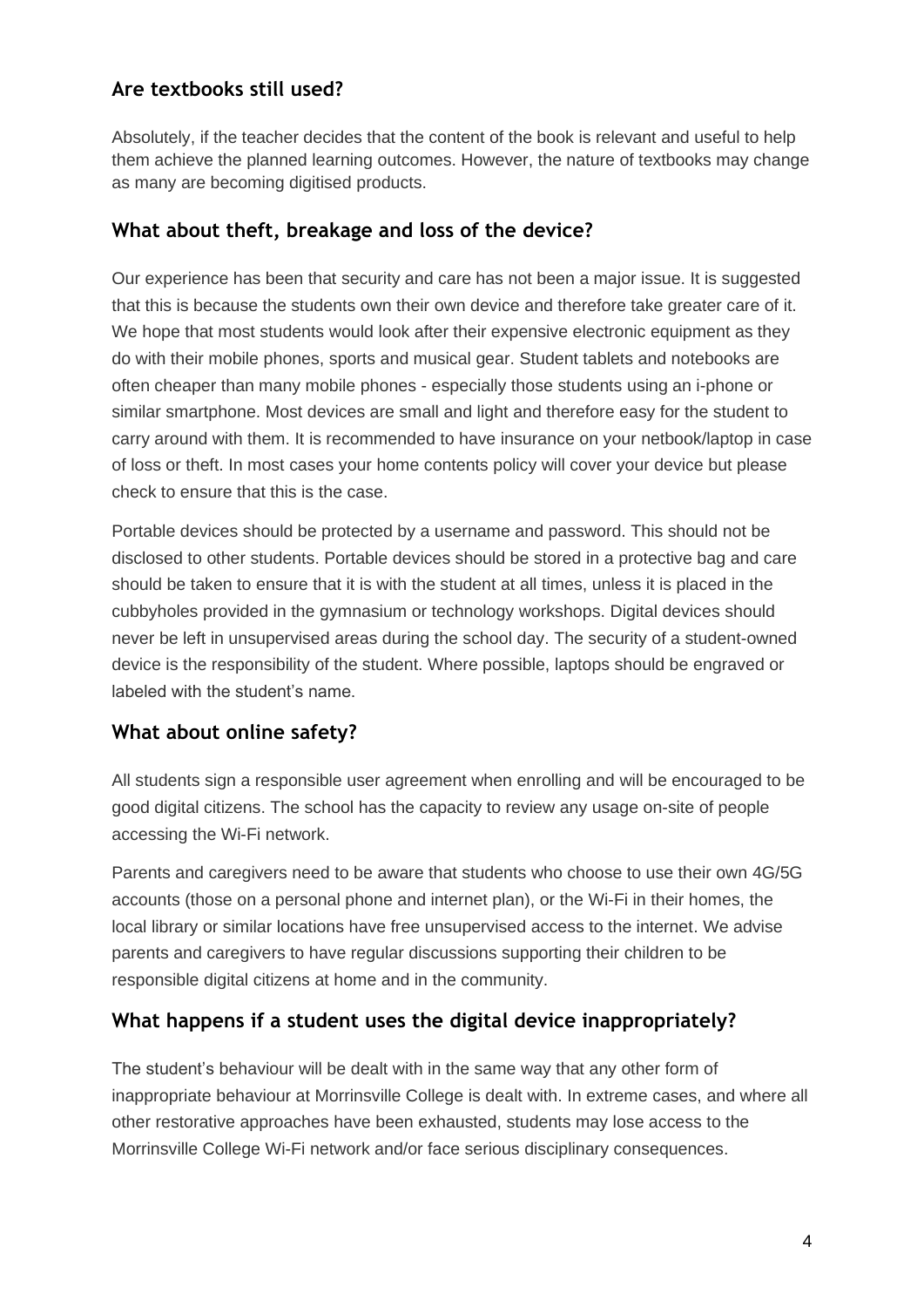#### **What happens if the device loses power?**

The device used needs to be able to last through the day. This means 4-6 hours at school. The device will need to come to school fully charged each day. Students will need to be sensible about the use of the device during break times.

#### **What about the reliability of storage of student online work?**

All Morrinsville College students have a Google Drive and One Drive account with unlimited storage. Students will be able to store their work in the 'cloud' using Google-docs or Office 365 but it is advisable to download their work to a USB flash drive in order to have an additional back-up.

#### **Buying Apps and software?**

Our intention is to use free web-based, open-source software and applications whenever possible. There is no need to buy specific Apps. Some students may find several different Apps performing the same function and that is fine, e.g. Pages vs Google-doc vs Word; BubbleUs vs MindMaps.

#### **What happens if a student leaves their device at home, or it is being repaired?**

The school will have a small number of mobile devices available to book out for the day from the library. In the unlikely event that there are none available the student will need to use pen and paper for the day and catch up on the online work at home, in the school library or in their local library.

#### **What device should I buy?**

We have decided not to name one particular device for all parents to buy as the market is changing so rapidly that new devices are appearing all of the time. Morrinsville College has Office 365 and Google Apps for Education so the device must be able to run Google Applications effectively.

For most students a tablet or low-level laptop will be sufficient. We strongly recommend a keyboard attachment for tablets, especially if there is no access to a computer or laptop at home.

Features to consider when purchasing a Personal Learning Device (PLD):

1. Screen size

Minimum 10 inch screen.

The screen needs to be of a size that allows the student to use the device easily and quickly. If purchasing a device with a 15 inch screen just be aware that they are a bigger device and can be cumbersome to carry around.